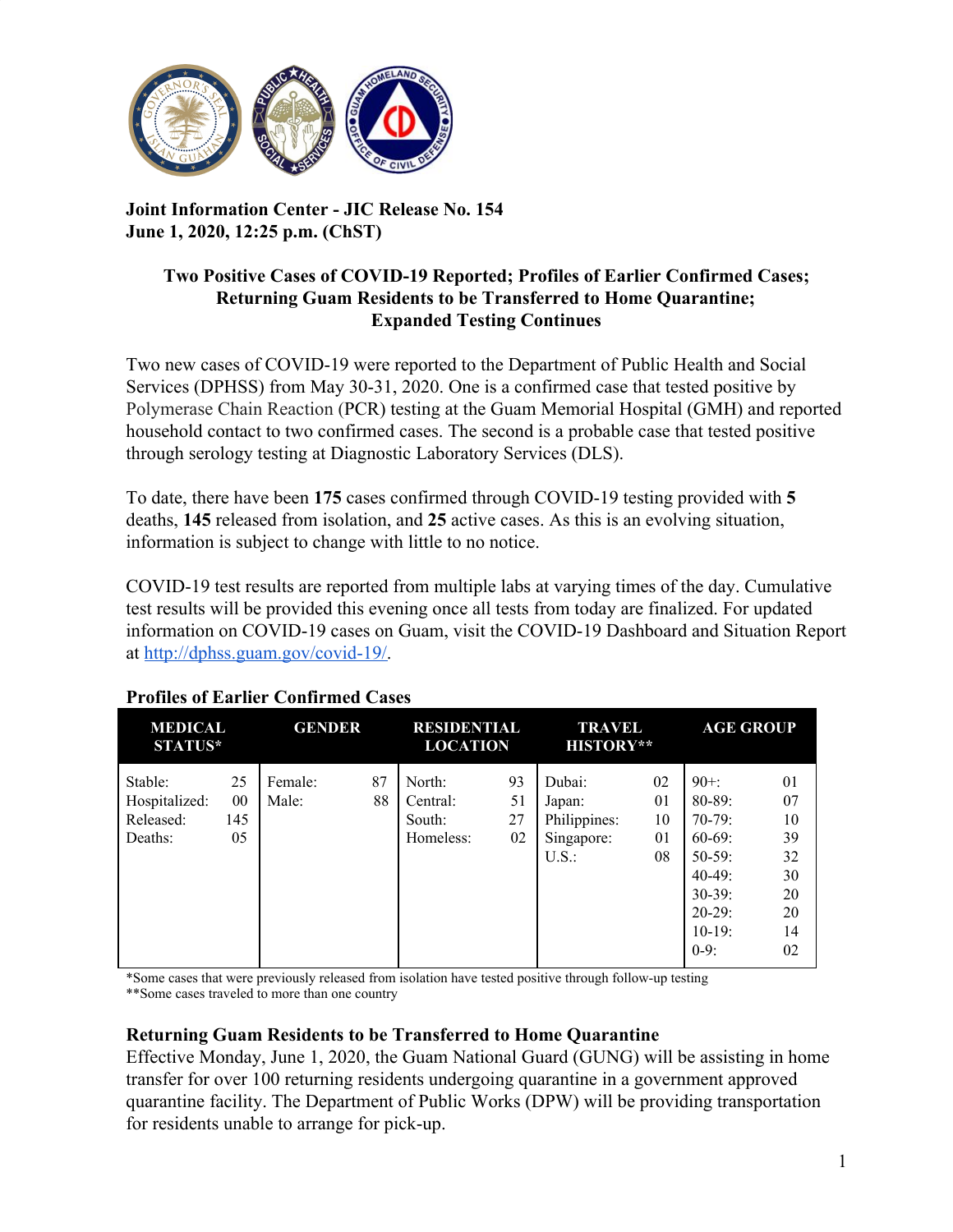The transfer is in accordance with the latest DPHSS Guidance Memo 2020-11, which allows for current, returning, and intended residents of Guam, persons who are essential healthcare or other essential workers, or persons who traveled to Guam because of an emergency or personal hardship situation to complete the 14-day quarantine requirement at their home home residence or rented lodging location. DPHSS Guidance Memo 2020-11 can be viewed at [http://dphss.guam.gov/covid-19-dphss-mandatory-quarantine-procedures/.](http://dphss.guam.gov/covid-19-dphss-mandatory-quarantine-procedures/)

### **Expanded COVID-19 Testing Continues**

DPHSS, in collaboration with the Government of Guam, the Mayors Council of Guam, private, and federal agencies continue expanded COVID-19 testing next week. **Testing is free and open to the public. No symptoms are needed to qualify for testing. If your village is not listed, please proceed to a neighboring village for testing.** Please bring an I.D., if one is available. The expanded testing schedule is as follows:

#### COVID-19 Drive-Through Testing:

- Wednesday, June 3, 2020, 9 a.m.  $-12$  p.m. at the Yigo Gym ○ Free and open to Yigo residents
- Friday, June 5, 2020, 9 a.m.  $-12$  p.m. at the Sinajana Mayor's office ○ Free and open to Sinajana residents
- Tuesday, June 9, 2020, 9 a.m. 12 p.m. at the DPHSS Southern Regional Community Health Center parking lot, Inarajan
	- Free and open to Inarajan residents
- Wednesday, June 10, 2020, 9 a.m. -12 p.m. at the Mongmong-Toto-Maite Community Center, Aragon St., across Toto church
	- Free and open to Mongmong-Toto-Maite residents
- Thursday, June 11, 2020, 9 a.m. 12 p.m. at the Merizo Senior Center ○ Free and open to Merizo residents
- Tuesday, June 16, 2020, 9 a.m. 12 p.m. at the Piti Mayor's Office ○ Free and open to Piti residents
- Wednesday, June 17, 2020, 9 a.m. 12 p.m. at the Santa Rita Senior Center ○ Free and open to Santa Rita residents
- Thursday, June 18, 2020, 9 a.m. 12 p.m. at the St. Anthony Church grounds, Tamuning
	- Free and open to Tamuning and Tumon residents

COVID-19 Walk-Through Testing:

• Thursday, June 4, 2020, 9 a.m. - 12 p.m. at the GHURA Senior Housing, Dededo ○ Free and open to GHURA elderly and public housing residents in Dededo

If you are experiencing symptoms consistent with COVID-19, please call your health care provider. If a patient does not have a regular health care provider, they can call any of the Community Health Centers or the DPHSS Medical Triage Hotline Phone Numbers listed below to report symptoms and obtain guidance from clinicians, or call 311 and dial option number 1.

- $\bullet$  (671) 480-7859
- $\bullet$  (671) 480-6760/3